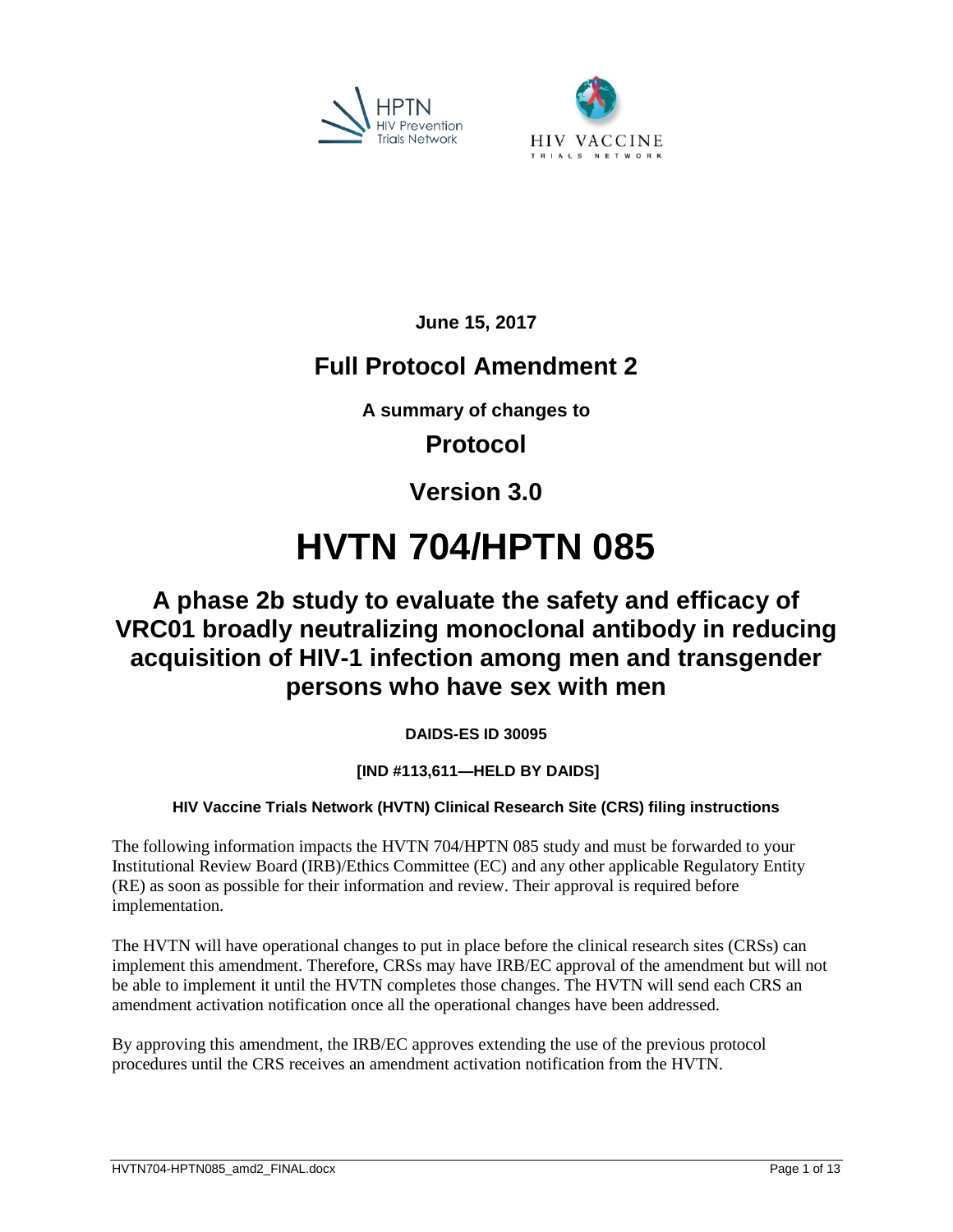Upon receiving final IRB/EC and any other applicable RE approval(s), sites are required to submit an amendment registration packet to the DAIDS Protocol Registration Office (PRO) at the Regulatory Support Center (RSC). Sites will receive a Registration Notification for the amendment once the DAIDS PRO verifies that all the required amendment registration documents have been received and are complete. A Registration Notification from the DAIDS PRO is not required prior to implementing the amendment. A copy of the Registration Notification should be retained in the site's regulatory files.

For additional information on the registration process and specific documents required for amendment registration, refer to the current version of the DAIDS Protocol Registration Manual.

The following information affects the sample informed consent. Your IRB/EC will be responsible for determining the process of informing study participants of the contents of this full protocol amendment.

#### **List of changes**

| Item 1  |                                                                                                |  |
|---------|------------------------------------------------------------------------------------------------|--|
| Item 2  |                                                                                                |  |
| Item 3  | Updated in Sections 2.9, 2.9.3, 2.9.4, and Appendix A: VRC01 clinical experience in            |  |
| Item 4  |                                                                                                |  |
| Item 5  | Clarified in Section 5.1, <i>Inclusion criteria</i> : Transgender volunteer eligibility  5     |  |
| Item 6  | Added in Section 5.1, <i>Inclusion criteria</i> : Hgb criterion adjustment for MTF transgender |  |
| Item 7  | Clarified in Section 5.2, Exclusion criteria: Tissue or organ transplantation exclusion        |  |
| Item 8  | Updated in Section 6.2, Study product formulation: VRC01 description and storage               |  |
| Item 9  | Revised in Sections 6.3 and 6.4: Holding times for study products after preparation  6         |  |
| Item 10 |                                                                                                |  |
| Item 11 |                                                                                                |  |
| Item 12 | Clarified in Section 6.4, Administration: IV bag temperature equilibration and label           |  |
| Item 13 | Clarified in Section 7.3, <i>Enrollment and infusion visits</i> : Timing of HIV infection      |  |
| Item 14 | Updated in Section 7.10, Assessments of reactogenicity, and Section 10.2.2, AE                 |  |
| Item 15 |                                                                                                |  |
| Item 16 | Clarified in Section 10.2.2, AE reporting: Working hours for CSS or RML response  7            |  |
| Item 17 |                                                                                                |  |
| Item 18 |                                                                                                |  |
| Item 19 | Updated in Section 15, Document references (other than literature citations):                  |  |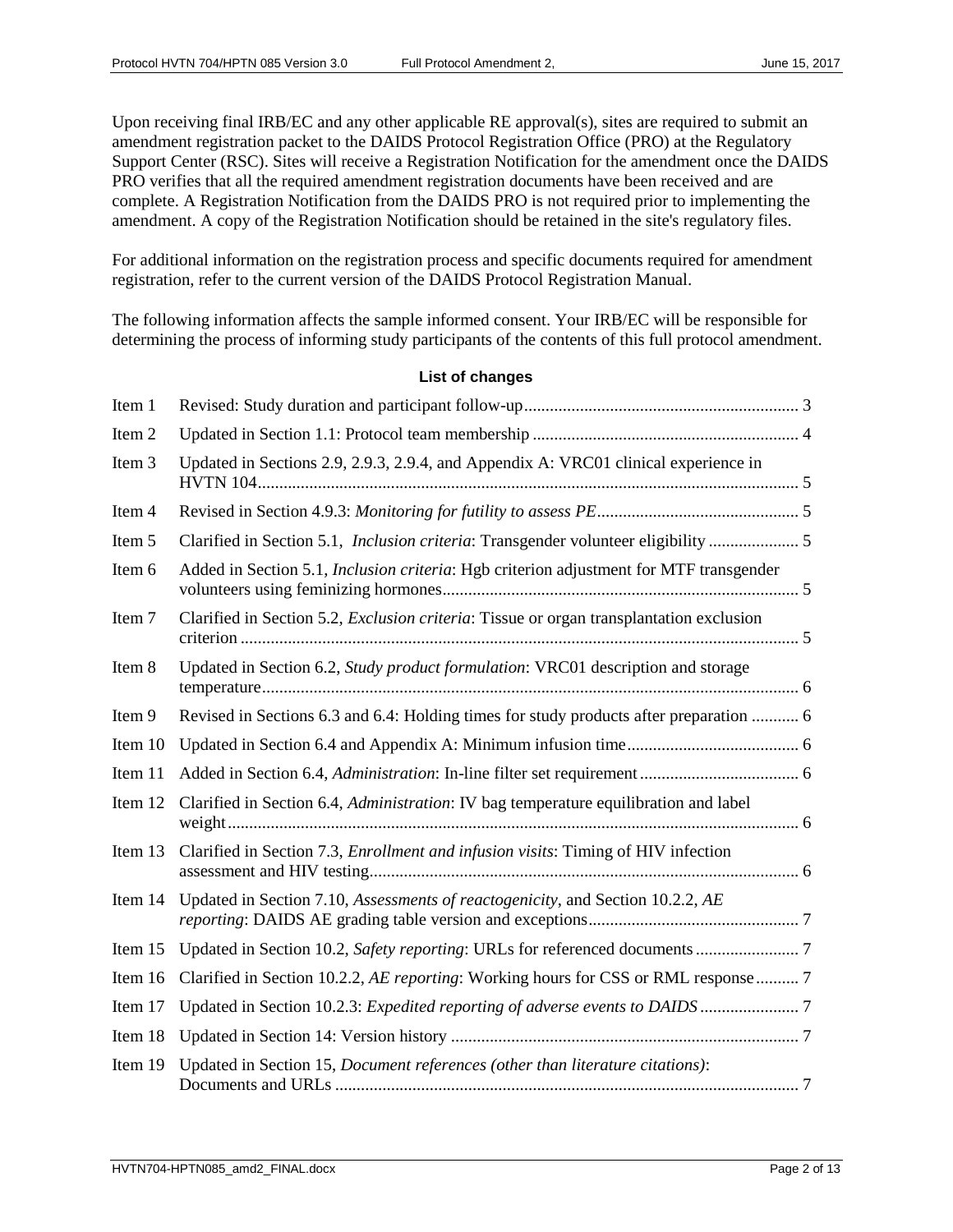|           | Item 21 Corrected in Appendix A, Sample informed consent form: Blood draw volumes  8      |
|-----------|-------------------------------------------------------------------------------------------|
|           | Item 22 Clarified in Appendix A, Sample informed consent form: Early termination  8       |
| Item $23$ | Added in Appendix B, Approved birth control methods for transgender men (for              |
|           | Item 24 Corrected in Appendix D, Tables of procedures (for sample informed consent form): |
|           | Item 25 Updated in Appendices F through I: Assay locations, HVTN laboratory listings, and |
|           | Item 26 Revised in Appendices G, H, K, and L: Table format and Schedule 3 blood draws at  |
| Item 27   | Removed in Appendices G and H: Footnote regarding whole blood for HIV diagnostics  9      |
| Item 28   |                                                                                           |
|           |                                                                                           |
| Item $30$ | Revised in Letter of Amendment 1 to Version 2.0: Interim safety and feasibility           |
|           |                                                                                           |

# <span id="page-2-0"></span>**Item 1 Revised: Study duration and participant follow-up**

Pharmacokinetic data from the HVTN 104 phase 1 trial of the VRC01 monoclonal antibody indicates that complete systemic clearance of the study product takes longer than previously believed. For this reason, follow-up has been extended to 32 weeks following the final study product administration, increasing the study duration per participant from 92 to 104 weeks. This change has been propagated through multiple protocol sections as shown below.

# **A Revised in Section 1,** *Overview*

In Section 1, the final visit in Table 1-1, *Schema*, has been changed to Week 104 and the associated footnote now indicates that Week 104 is the last study visit for endpoint analysis of safety and tolerability. In addition, the Duration per participant has been revised from 21 to 24 months and estimated total study duration has been revised from 59 to 62 months.

# **B Revised in Section 2.4.2,** *Dose and schedule*

The second paragraph in Section 2.4.2 has been revised to indicate that follow-up will continue for 24 weeks following the final primary follow-up visit at Week 80 and that the total study duration for each participant is 104 weeks (2 years) rather than 92 weeks (approximately 1.75 years).

# **C Revised in Section 4.6.1,** *Assumptions of the sample size calculations including sequential monitoring for PE*

The third bullet in Section 4.6.1 has been revised to assume that visits continue every 4 weeks through Week 80 and HIV-1 status at Week 80 is known.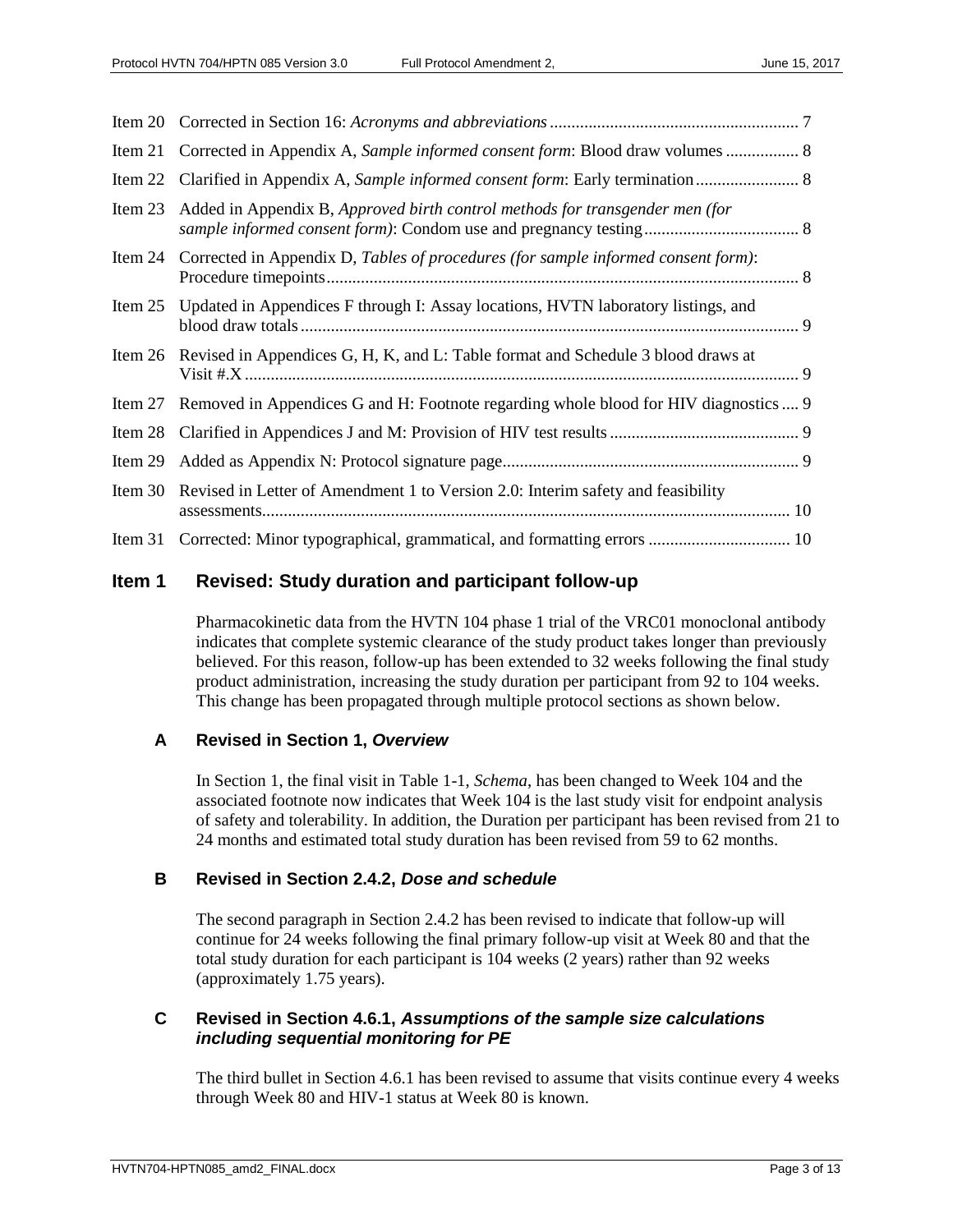#### **D Revised in Section 4.13.7.1,** *Sampling of mAb markers*

The first paragraph in Section 4.13.7.1 has been revised to indicate that mAb group control participants will represent a random sample of those who complete follow-up to the Week 96 visit HIV-1 negative. The second bullet in this section has been revised to indicate that mAb group and control group marker subset controls will have marker measurements every 4 weeks through Week 80, plus Day 61 and Weeks 88 and 96. The final sentence in this section has been revised to indicate that samples drawn every 4 weeks through Week 80, plus samples drawn at Weeks 88 and 96, provide the basis for modeling marker curves over time. This allows samples drawn up to 24 weeks post the last infusion to be included in the model.

#### **E Revised in Appendix A,** *Sample informed consent form*

Section 8 in the *Sample informed consent form* has been revised to indicate that a participant's visits will be scheduled over about 2 years and that after the first 1½ years, visits will be about 8 weeks apart.

Section 19 has been revised to indicate that study visits for participants who stop getting IVs for reasons other than HIV infection will occur every 3 to 4 months until 104 weeks (2 years) after the first infusion.

#### **F Revised in Appendix B, Approved birth control methods for transgender men (for sample informed consent form**

The timing of the last scheduled clinic visit has been revised in the second paragraph in Appendix B.

#### **G Visit schedule revised in Appendix D:** *Tables of procedures (for sample informed consent form)*

The visit schedules in Appendix D for *HIV-uninfected participants* and for *Participants who discontinue infusions for reasons other than HIV infection* have been revised to show followup to Week 104. Study procedures for the final three visits in each schedule remain unchanged, except as indicated in [Item 24.](#page-7-3)

#### **H Visit schedule revised in Appendices F and J: Schedule 1 laboratory and CRS procedures for HIV-uninfected participants**

Timepoints for the final two visits in Schedule 1 have been revised to extend follow-up to 104 weeks after enrollment.

#### **I Visit schedule revised in Appendices I and M: Schedule 4 laboratory and CRS procedures for participants who discontinue infusions for reasons other than HIV infection**

Timepoints for Visits 76 through 78 have been revised in these appendices.

#### <span id="page-3-0"></span>**Item 2 Updated in Section 1.1: Protocol team membership**

The protocol team list in Section 1.1 has been updated.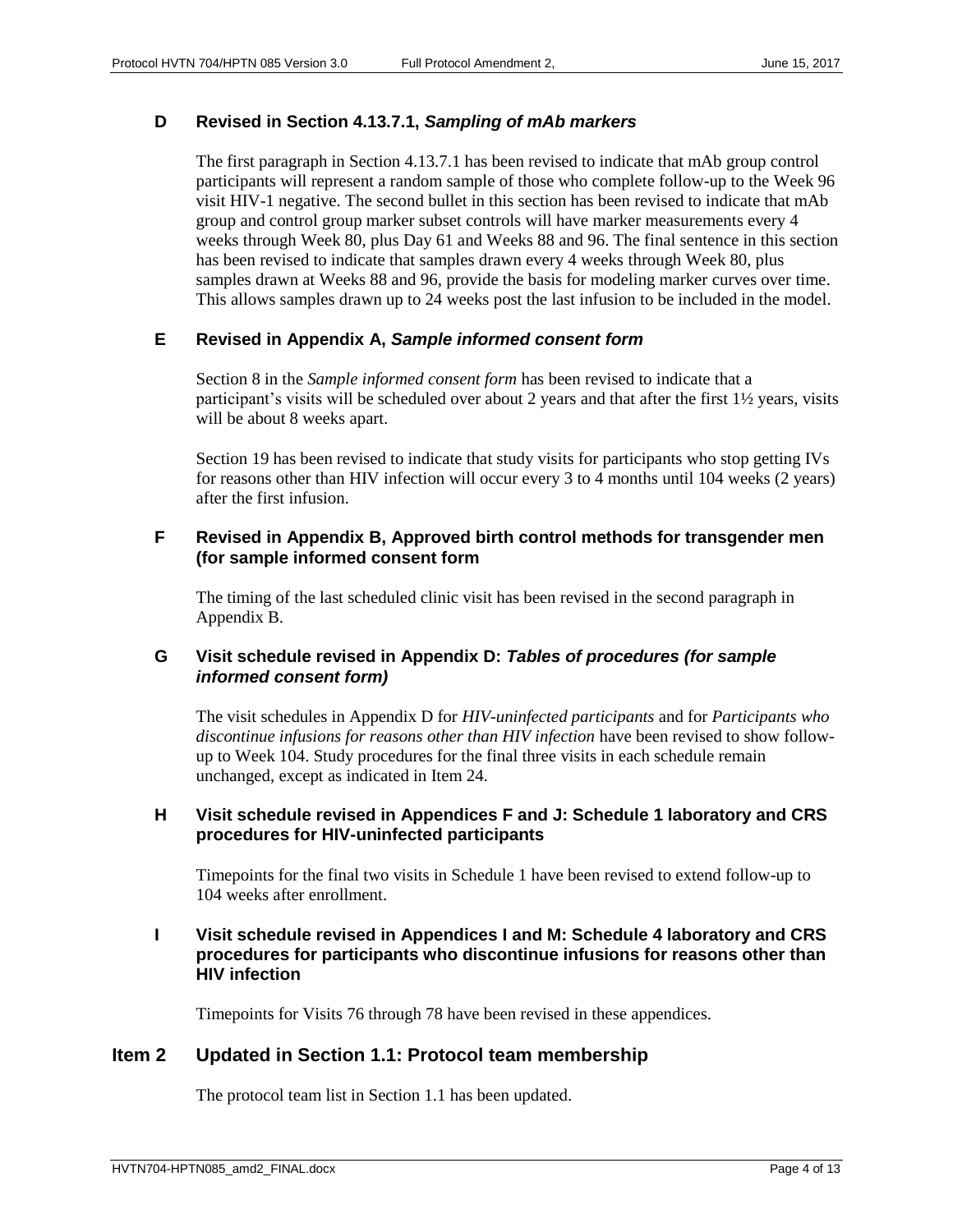#### <span id="page-4-0"></span>**Item 3 Updated in Sections 2.9, 2.9.3, 2.9.4, and Appendix A: VRC01 clinical experience in HVTN 104**

The number of clinical trial recipients who have received VRC01 has been updated in Section 2.9 and Section 3 of Appendix A, *Sample informed consent form*. In addition, the safety experience summaries in Section 2.9.3, *HVTN 104*, and Section 2.9.4, *Safety summary of VRC01*, have been updated per the final unblinded HVTN 104 safety report. The number of VRC01 clinical trials, total number of participants in those trials, and approximate number of VRC01 recipients have been updated under "Risks of VRC01 antibody) in Section 3 of Appendix A, *Sample informed consent form*. In addition, the second paragraph in this section has been updated with post-unblinding information from the HVTN 104 trial.

#### <span id="page-4-1"></span>**Item 4 Revised in Section 4.9.3:** *Monitoring for futility to assess PE*

Section 4.9.3 has been rewritten to describe a revised monitoring plan to assess PE. The revised plan facilitates futility assessment by the DSMB and provides better guidance to decisions concerning trial conduct, taking into account the trial's proof-of-concept design. The revised language also reflects requests from the DSMB, expressed at a meeting held April 26, 2017, regarding the scope of interim futility analyses. The revised plan focuses on estimating the distribution of the number of HIV-1 infection endpoints by Week 80 rather than (previously) on the distribution of time to a prespecified number of endpoints. Futility guidelines are defined in terms of probabilities of reaching prespecified targets for the number of endpoint infections. Targets monitored for include inability to achieve the planned 90% power and inability to achieve 65% power for  $PE = 60\%$ . Estimation procedures are conducted under two distinct assumptions about PE in the yet-to-be-observed portion of the data in order to facilitate considerations for trial modifications and early trial completion.

# <span id="page-4-2"></span>**Item 5 Clarified in Section 5.1,** *Inclusion criteria***: Transgender volunteer eligibility**

In order to eliminate potential confusion regarding whether HIV risk criteria apply to transgender volunteers, notation that both male-to-female and female-to-male transgender volunteers are eligible has been moved to parentheses prior to the bullets specifying the HIV risk criteria.

# <span id="page-4-3"></span>**Item 6 Added in Section 5.1,** *Inclusion criteria***: Hgb criterion adjustment for MTF transgender volunteers using feminizing hormones**

In recognition that lab normal values for some hematologic parameters may differ for transgender persons who were born male but who are taking feminizing hormones, such as anti-androgens or estrogens, Inclusion criterion #10 has been revised to set a minimum hemoglobin value of 12.0 g/dL for such persons.

# <span id="page-4-4"></span>**Item 7 Clarified in Section 5.2,** *Exclusion criteria***: Tissue or organ transplantation exclusion criterion**

Exclusion criterion #17 has been revised to clarify that the intent is to exclude volunteers who have received the sort of organ or tissue transplant typically accompanied by immunosuppressive medications, which does not include reconstructive orthopedic, ENT, or cosmetic surgery.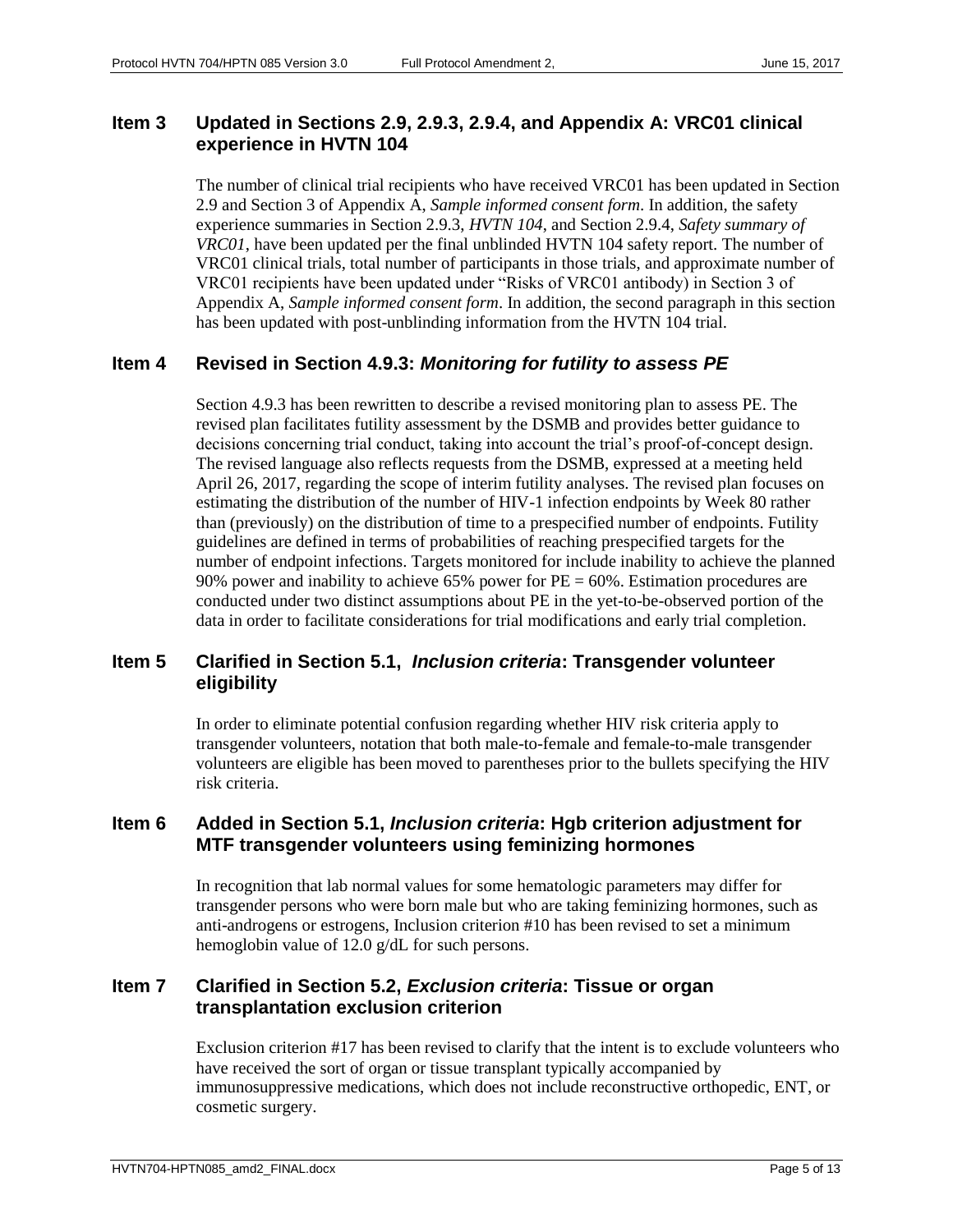# <span id="page-5-0"></span>**Item 8 Updated in Section 6.2,** *Study product formulation***: VRC01 description and storage temperature**

Per the updated Investigator's Brochure, the first sentence in Section 6.2 has been revised to indicate that VRC01 in the vial is clear and colorless and essentially free of visible particles, though some opaque or translucent particles may be present. In the same paragraph, language describing the storage temperature for VRC01 has been revised, per the Investigator's Brochure, to specify storage at -35°C to -15°C with excursions permitted between -45°C and  $-10$ °C.

# <span id="page-5-1"></span>**Item 9 Revised in Sections 6.3 and 6.4: Holding times for study products after preparation**

The "in use" hold times and maximum controlled room temperatures for the intravenous administration of the VRC01 drug product have revised in the Investigator's Brochure. The study product preparation and administration sections of protocol HVTN 704/HPTN 085 have been updated accordingly. In addition, for consistency with instructions in Section 6.2, clarification has been added in Sections 6.3.1 and 6.3.2 that the product should not be used if "**visible** particles are present."

#### <span id="page-5-2"></span>**Item 10 Updated in Section 6.4 and Appendix A: Minimum infusion time**

Per an update to the VRC01 Investigator's Brochure, VRC01 infusions may be administered over as little as 15 minutes. The final paragraph in Section 6.4 has been revised accordingly. This change has also been made in Section 8 of Appendix A, *Sample informed consent form*.

#### <span id="page-5-3"></span>**Item 11 Added in Section 6.4,** *Administration***: In-line filter set requirement**

On the recommendation of the US FDA, the VRC01 Investigator's Brochure was revised to require use of in-line filter sets for all IV administrations of the VRC01 study product. Section 6.4, *Administration*, has been updated accordingly.

#### <span id="page-5-4"></span>**Item 12 Clarified in Section 6.4,** *Administration***: IV bag temperature equilibration and label weight**

The first paragraph in Section 6.4 has been revised to clarify that, if an IV bag has been stored at 2–8°C, it must be equilibrated to room temperature for 30 minutes or longer. The second paragraph has been revised to clarify that IV bags may be administered if participant weight used to prepare the IV bag (which is recorded on the IV bag label) is within 10% of the participant's current actual weight.

# <span id="page-5-5"></span>**Item 13 Clarified in Section 7.3,** *Enrollment and infusion visits***: Timing of HIV infection assessment and HIV testing**

While blood collection for HIV diagnostic testing must be completed prior to infusions at infusion visits (as specified in Section 7.3), there is no need for the activities associated with *HIV infection assessment*, including *pre-test counseling*, to be completed at that time. Accordingly, *HIV infection assessment* has been moved to the list of procedures performed at all infusion visits but that may be performed prior to, during, or following infusion.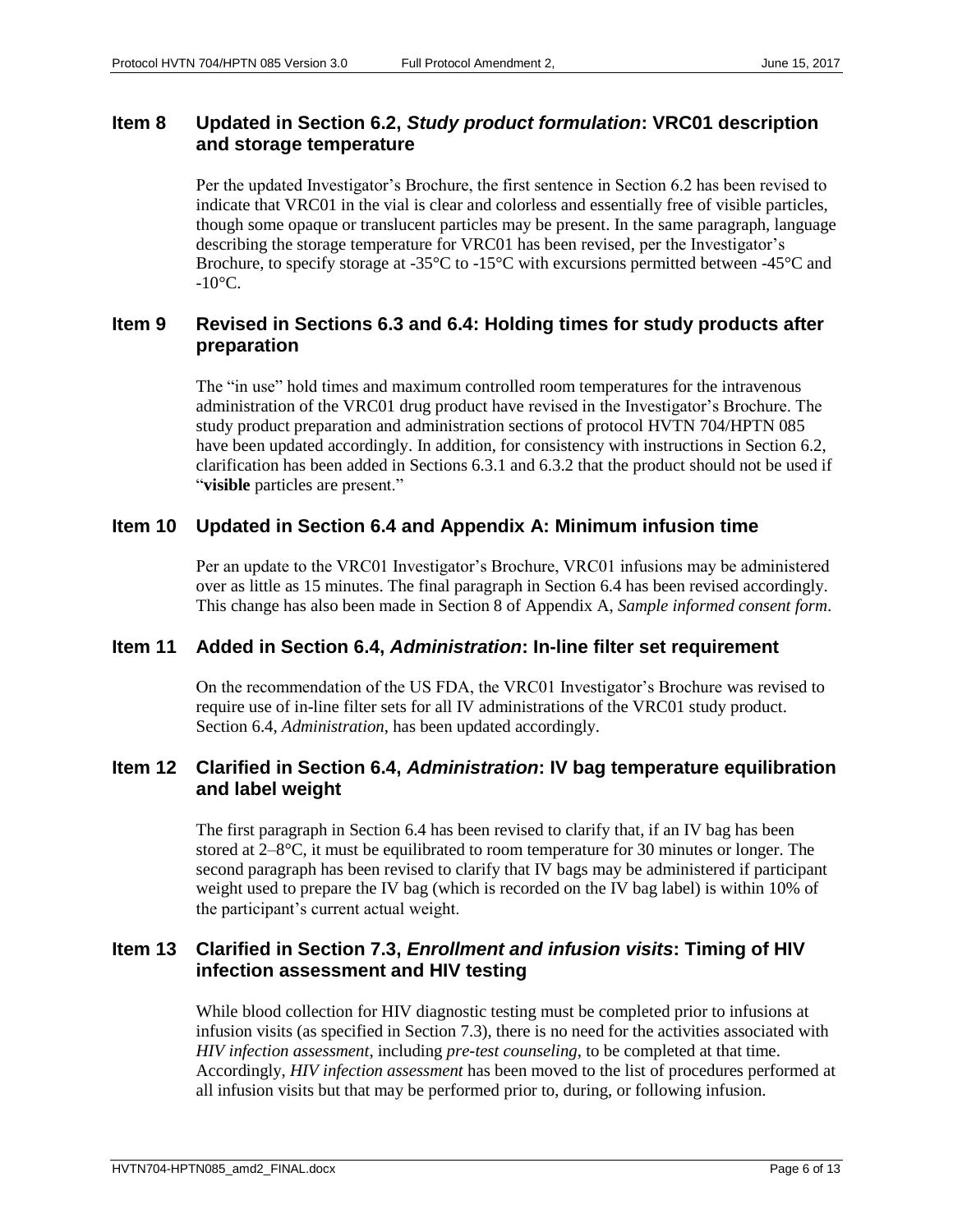# <span id="page-6-0"></span>**Item 14 Updated in Section 7.10,** *Assessments of reactogenicity***, and Section 10.2.2,** *AE reporting***: DAIDS AE grading table version and exceptions**

In Section 7.10, *Assessments of reactogenicity*, and Section 10.2.2, *AE reporting*, the *Division of AIDS Table for Grading the Severity of Adult and Pediatric Adverse Events* has been updated to Version 2.1, dated March 2017. The list of exceptions to the grading table in Section 10.2.2 has been revised for alignment with the new version of the grading table. Specifically, the first bullet in the list has been revised to specify "Unintentional weight loss…" and the bullet for insomnia have been removed. A bullet has been added to the list of exceptions for "Infusion reactions". In addition, language clarifying hemoglobin AE grading for transgender participants on feminizing or masculinizing hormone therapy has been added.

# <span id="page-6-1"></span>**Item 15 Updated in Section 10.2,** *Safety reporting***: URLs for referenced documents**

URLs for DAIDS documents referenced in Sections 10.2.2 and 10.2.3 have been updated.

#### <span id="page-6-2"></span>**Item 16 Clarified in Section 10.2.2,** *AE reporting***: Working hours for CSS or RML response**

Per the addition of a Regional Medical Liaison for South America, who may respond to emailed AE notifications, Peru Time has been added to the list of the relevant time zones for "working hours."

#### <span id="page-6-3"></span>**Item 17 Updated in Section 10.2.3:** *Expedited reporting of adverse events to DAIDS*

Text in Section 10.2.3 describing expedited reporting of adverse events to DAIDS has been updated to conform to current DAIDS and HVTN protocol template language.

#### <span id="page-6-4"></span>**Item 18 Updated in Section 14: Version history**

The version history has been corrected and updated in Section 14 of the protocol.

#### <span id="page-6-5"></span>**Item 19 Updated in Section 15,** *Document references (other than literature citations)***: Documents and URLs**

Documents not referenced elsewhere in the protocol have been removed from the list in Section 15. Document versions and URLs for Division of AIDS documents have been updated as appropriate. Notice has been added that the HVTN Lab Assay Algorithm is available upon request.

#### <span id="page-6-6"></span>**Item 20 Corrected in Section 16:** *Acronyms and abbreviations*

Acronyms and abbreviations that either do not appear elsewhere in the protocol or that appear only once and are fully defined in that location have been removed from the list in Section 16. Following HVTN convention, several acronyms have been defined at first use in the protocol.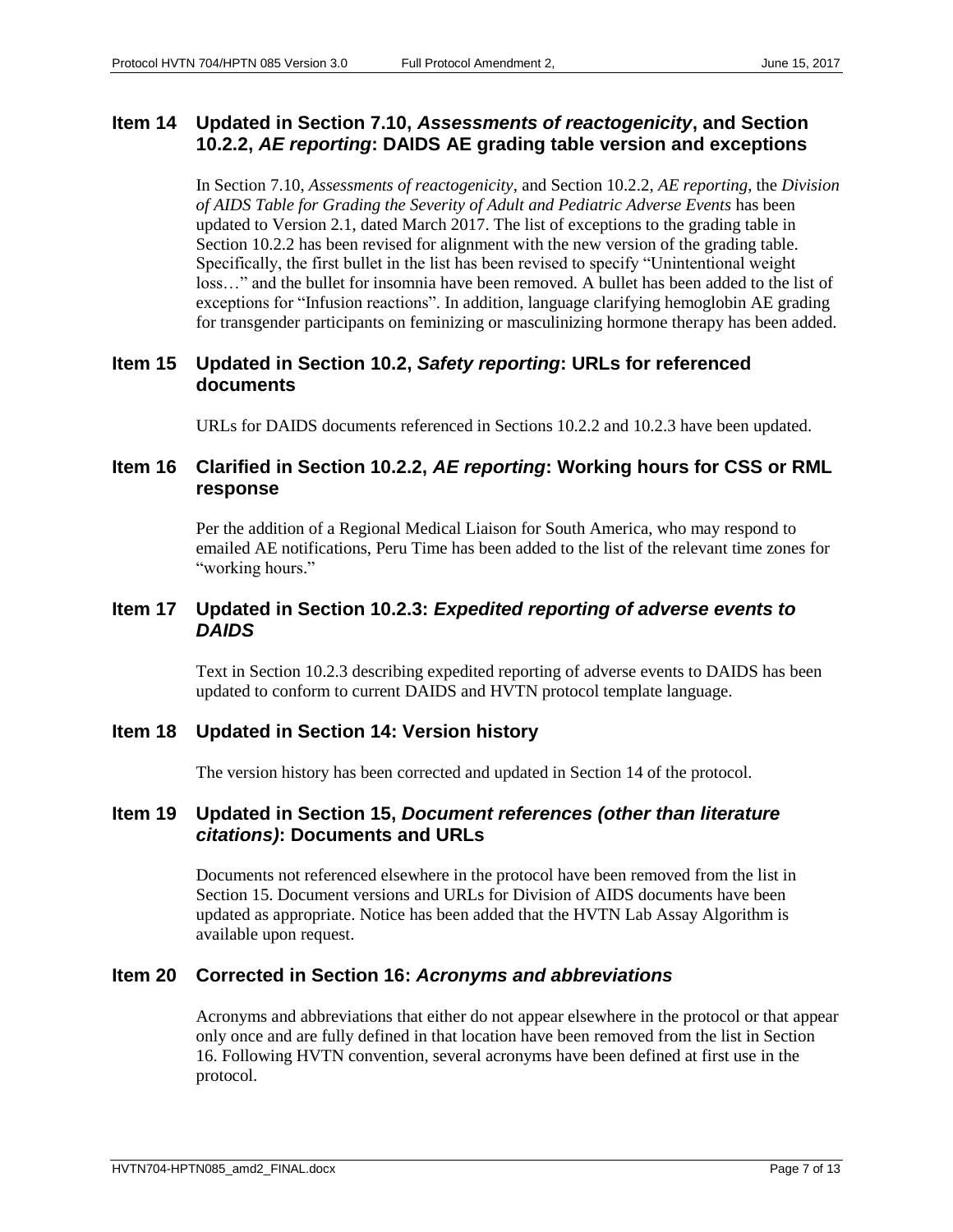# <span id="page-7-0"></span>**Item 21 Corrected in Appendix A,** *Sample informed consent form***: Blood draw volumes**

The minimum and maximum blood draw volumes indicated in the first full paragraph in Section 12 of the *Sample informed consent form* have been corrected to conform to the minimum and maximum volumes specified in Appendices F through I. The maximum figure in the consent form includes a customary overage to allow redraws for safety labs if these are needed.

# <span id="page-7-1"></span>**Item 22 Clarified in Appendix A,** *Sample informed consent form***: Early termination**

Text in Sections 19, 20, and 26 in Appendix A has been revised to clarify procedures for participants terminated from the study before completing the schedule of clinic visits. Specifically, the topic sentence in Section 19 has been revised to indicate that participants who stop getting IVs for reasons other than HIV infection may, rather than will, be encouraged to stay in the study. The topic sentence in Section 20 has been revised to indicate that this consent section applies specifically to participants terminated for cause. A bullet indicating that enrollment in error (eg, learning that an enrolled participant did not meet all eligibility criteria) is cause for termination has been added along with text indicating that terminated participants will be asked to complete a final clinic visit that includes a physical exam, possible blood draws and urine sampling, and collection of social impact data. Finally, the first sentence in the second paragraph in Section 26 has been revised to clarify that this paragraph applies specifically to participants who decide of their own volition to leave the study early.

# <span id="page-7-2"></span>**Item 23 Added in Appendix B,** *Approved birth control methods for transgender men (for sample informed consent form)***: Condom use and pregnancy testing**

Two sentences advising the use of condoms to prevent HIV infection and advising that pregnancy testing will be conducted have been added at the end of Appendix B.

# <span id="page-7-3"></span>**Item 24 Corrected in Appendix D,** *Tables of procedures (for sample informed consent form)***: Procedure timepoints**

For consistency with the laboratory and clinic procedures tables, Appendices F through M, tables in Appendix D have been corrected to indicate that:

- Risk reduction counseling will not be performed at the Week 80 visit in Schedule 1 for HIV-uninfected participants
- Pregnancy testing will be performed only at Weeks 8, 32, 56, and 88 in Schedule 4 for participants who discontinue infusions for reasons other than HIV infection
- Urine testing will be performed at Weeks 8 and 88 in Schedule 4.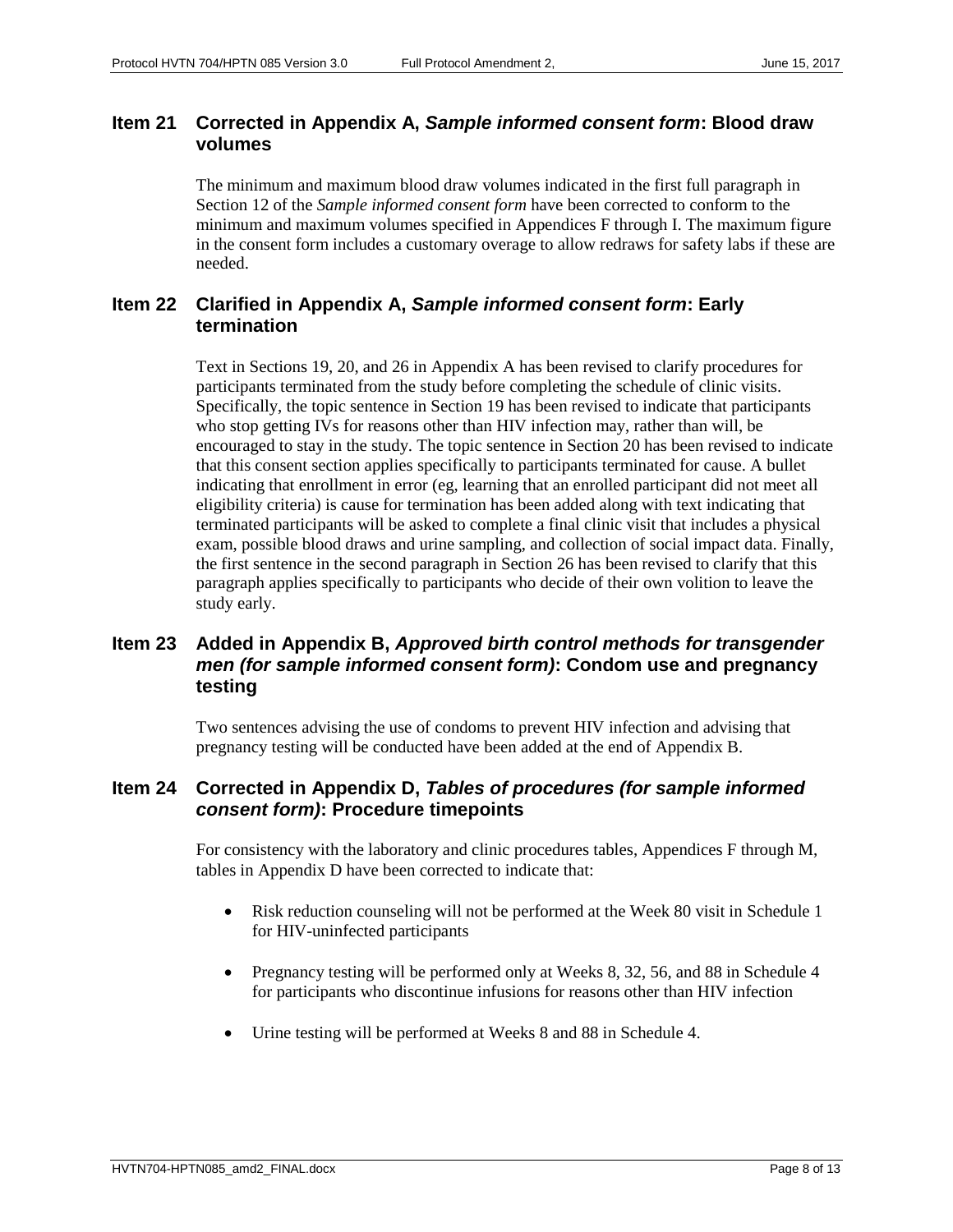#### <span id="page-8-0"></span>**Item 25 Updated in Appendices F through I: Assay locations, HVTN laboratory listings, and blood draw totals**

Per an update in the HVTN Laboratory Program conventions for listing endpoint labs, in Appendix F, *Schedule 1—Laboratory procedures for HIV-uninfected participants*, the assay locations for "ARV detection by dried blood spots" and for "Host genetics" have been changed from "UC Denver" and "FHCRC" to "HVTN Labs." Similarly, "Duke/SAIL-NICD" has been replaced with "HVTN Labs" as the assay location for "Functional humoral assays" in Appendices F through I. In addition, footnotes 1 and 2 to each table have been revised to list all labs performing HIV diagnostic testing under footnote 1, to list all labs with HVTN funding to perform their protocol-designated endpoint assays under "HVTN Laboratories" in footnote 2 and listing only those labs that do not receive such funding as "Non-HVTN laboratories."

Visit and 56-day total blood draw volumes have been adjusted in each appendix to account for drawing a 3mL non-additive discard tube at each visit. This is required to prevent blood tube additive cross contamination. A footnote has been added to each table referencing the Specimen Collection SSP for additional information.

#### <span id="page-8-1"></span>**Item 26 Revised in Appendices G, H, K, and L: Table format and Schedule 3 blood draws at Visit #.X**

The tables in Appendices G, H, K, and L have been reformatted to clarify the purpose of the visit denoted "#.X" and to clarify that the date of diagnosis, which can only be known upon completion of confirmatory HIV testing, is the date on which the initial specimen was drawn that led to the first redraw request for confirmatory HIV testing. Footnotes have been added to clarify these points for CRS staff.

In addition, because CRS staff cannot know whether at the time of Visit #.X whether a participant will ultimately be assigned to Schedule 2 (for HIV-1–infected participants) or to Schedule 3 (for those discovered to have been infected at enrollment or who become HIV-1– infected), blood draws at Visit #.X have been harmonized across the two schedules.

# <span id="page-8-2"></span>**Item 27 Removed in Appendices G and H: Footnote regarding whole blood for HIV diagnostics**

Former footnote #7 in Appendix G and footnote #5 in Appendix H, regarding shipment of one tube of unprocessed whole blood to the HIV diagnostics laboratory, has been removed from the protocol. This instruction is included in site processing lab instructions.

#### <span id="page-8-3"></span>**Item 28 Clarified in Appendices J and M: Provision of HIV test results**

The purpose of the "Confirm HIV test results provided to participant" procedure is to prevent unnecessary delay in provision of HIV test results to study participants. Since it is not possible for those results to be given to participants until the CRS receives them from the HIV diagnostic laboratory, a clarifying footnote has been added to this row in the Appendix J and Appendix M procedures tables.

#### <span id="page-8-4"></span>**Item 29 Added as Appendix N: Protocol signature page**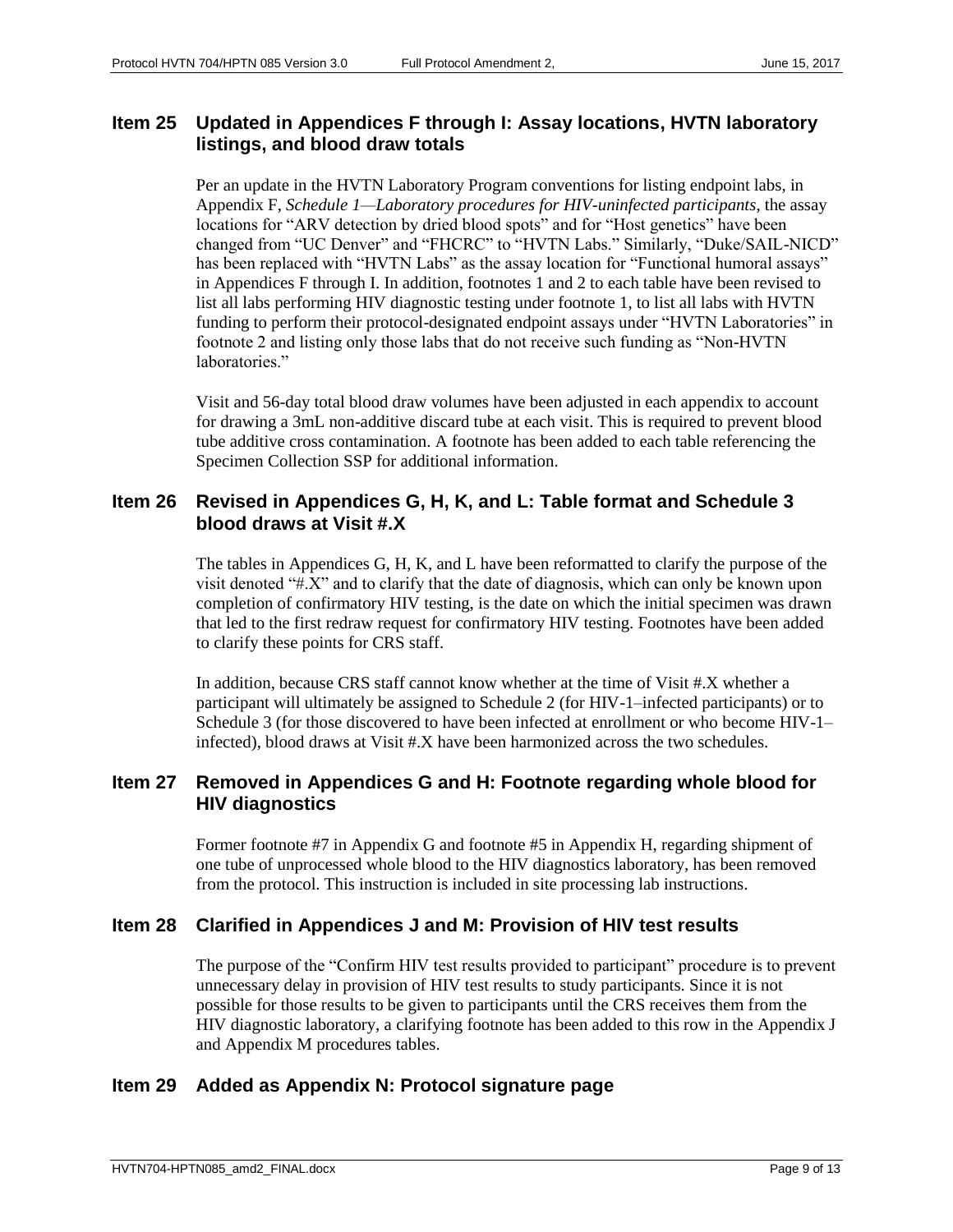Per Division of AIDS policy for new protocol versions and letters of amendment, a protocol signature page has been added to the protocol document as Appendix N.

#### <span id="page-9-0"></span>**Item 30 Revised in Letter of Amendment 1 to Version 2.0: Interim safety and feasibility assessments**

Restrictions on enrollment prior to completion of an interim safety assessment and an operational feasibility assessment were removed.

#### **A Revised in Section 1,** *Overview*

The paragraph immediately below Table 1-1 was revised to remove the enrollment restriction prior to completion of the interim safety assessment and an earlier review of interim safety data requested by the US FDA was added.

#### **B Revised in Section 4.9.1,** *Role of the Data Safety Monitoring Board (DSMB)*

The final paragraph in Section 4.9.1, describing the interim safety assessment and enrollment restriction was removed.

#### **C Revised in Section 2.4.5,** *Trial monitoring***: Feasibility assessment**

The final clause in the first paragraph in Section 2.4.5, which restricted enrollment prior to completion of a feasibility assessment, was removed.

#### <span id="page-9-1"></span>**Item 31 Corrected: Minor typographical, grammatical, and formatting errors**

Minor typographical, grammatical, and formatting errors have been corrected throughout the protocol document.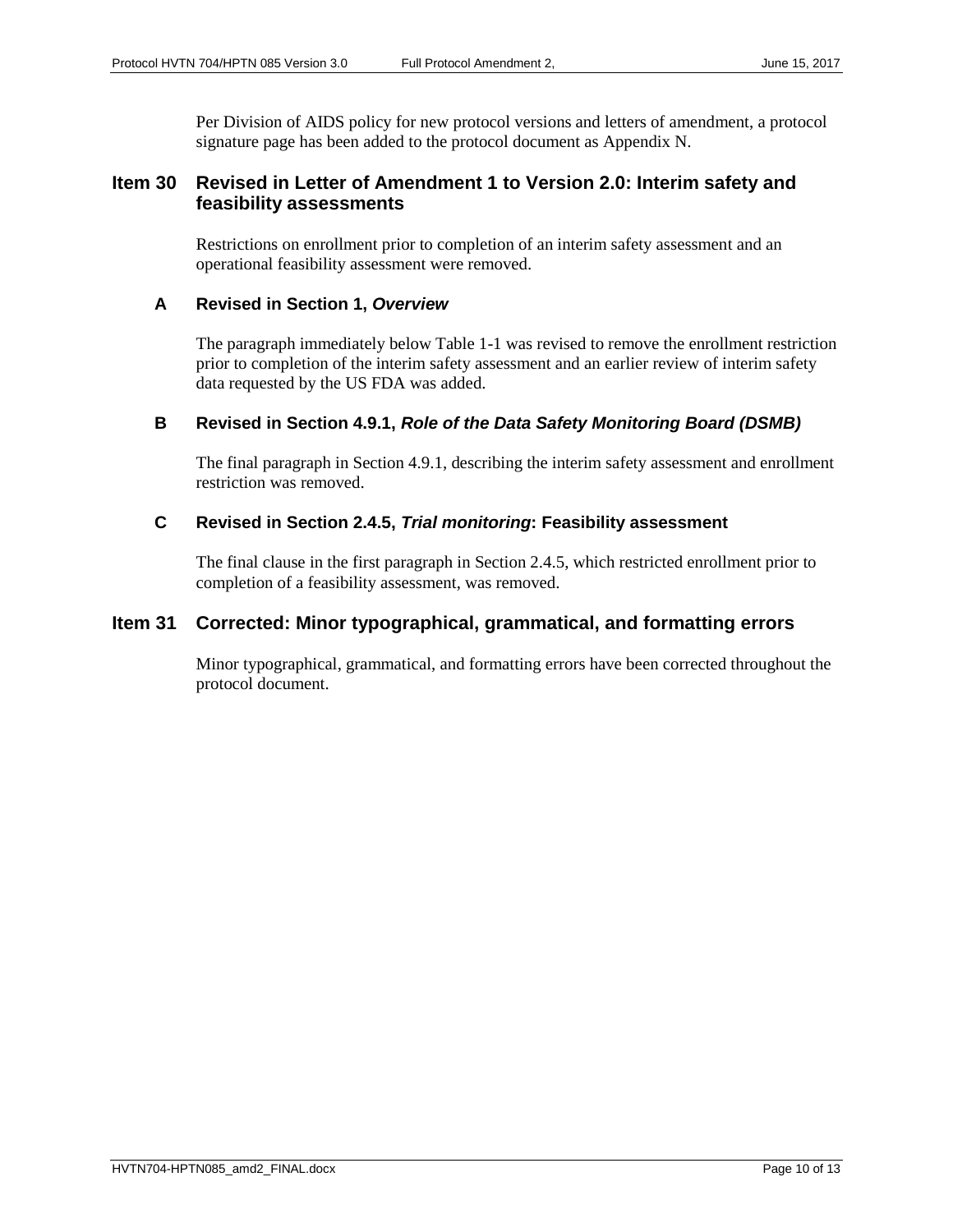#### **Protocol modification history**

Protocol modifications are made to HVTN protocols via clarification memos, letters of amendment, or full protocol amendments. HVTN protocols are modified and distributed according to the standard HVTN procedures as described in the HVTN Manual of Operations (MOP).

The version history of, and modifications to, Protocol HVTN 704/HPTN 085 are described below.

#### **Date: June 15, 2017**

*Protocol version: Version 3.0 Protocol modification: Full Protocol Amendment 2*

- Item 1 Revised: Study duration and participant follow-up
- Item 2 Updated in Section 1.1: Protocol team membership
- Item 3 Updated in Sections 2.9, 2.9.3, 2.9.4, and Appendix A: VRC01 clinical experience in HVTN 104
- Item 4 Revised in Section 4.9.3: *Monitoring for futility to assess PE*
- Item 5 Clarified in Section 5.1, *Inclusion criteria*: Transgender volunteer eligibility
- Item 6 Added in Section 5.1, *Inclusion criteria*: Hgb criterion adjustment for MTF transgender volunteers using feminizing hormones
- Item 7 Clarified in Section 5.2, *Exclusion criteria*: Tissue or organ transplantation exclusion criterion
- Item 8 Updated in Section 6.2, *Study product formulation*: VRC01 description and storage temperature
- Item 9 Revised in Sections 6.3 and 6.4: Holding times for study products after preparation
- Item 10 Updated in Section 6.4 and Appendix A: Minimum infusion time
- Item 11 Added in Section 6.4, *Administration*: In-line filter set requirement
- Item 12 Clarified in Section 6.4, *Administration*: IV bag temperature equilibration and label weight
- Item 13 Clarified in Section 7.3, *Enrollment and infusion visits*: Timing of HIV infection assessment and HIV testing
- Item 14 Updated in Section 7.10, *Assessments of reactogenicity*, and Section 10.2.2, *AE reporting*: DAIDS AE grading table version and exceptions
- Item 15 Updated in Section 10.2, *Safety reporting*: URLs for referenced documents
- Item 16 Clarified in Section 10.2.2, *AE reporting*: Working hours for CSS or RML response
- Item 17 Updated in Section 10.2.3: *Expedited reporting of adverse events to DAIDS*
- Item 18 Updated in Section 14: Version history
- Item 19 Updated in Section 15, *Document references (other than literature citations)*: Documents and URLs
- Item 20 Corrected in Section 16: *Acronyms and abbreviations*
- Item 21 Corrected in Appendix A, *Sample informed consent form*: Blood draw volumes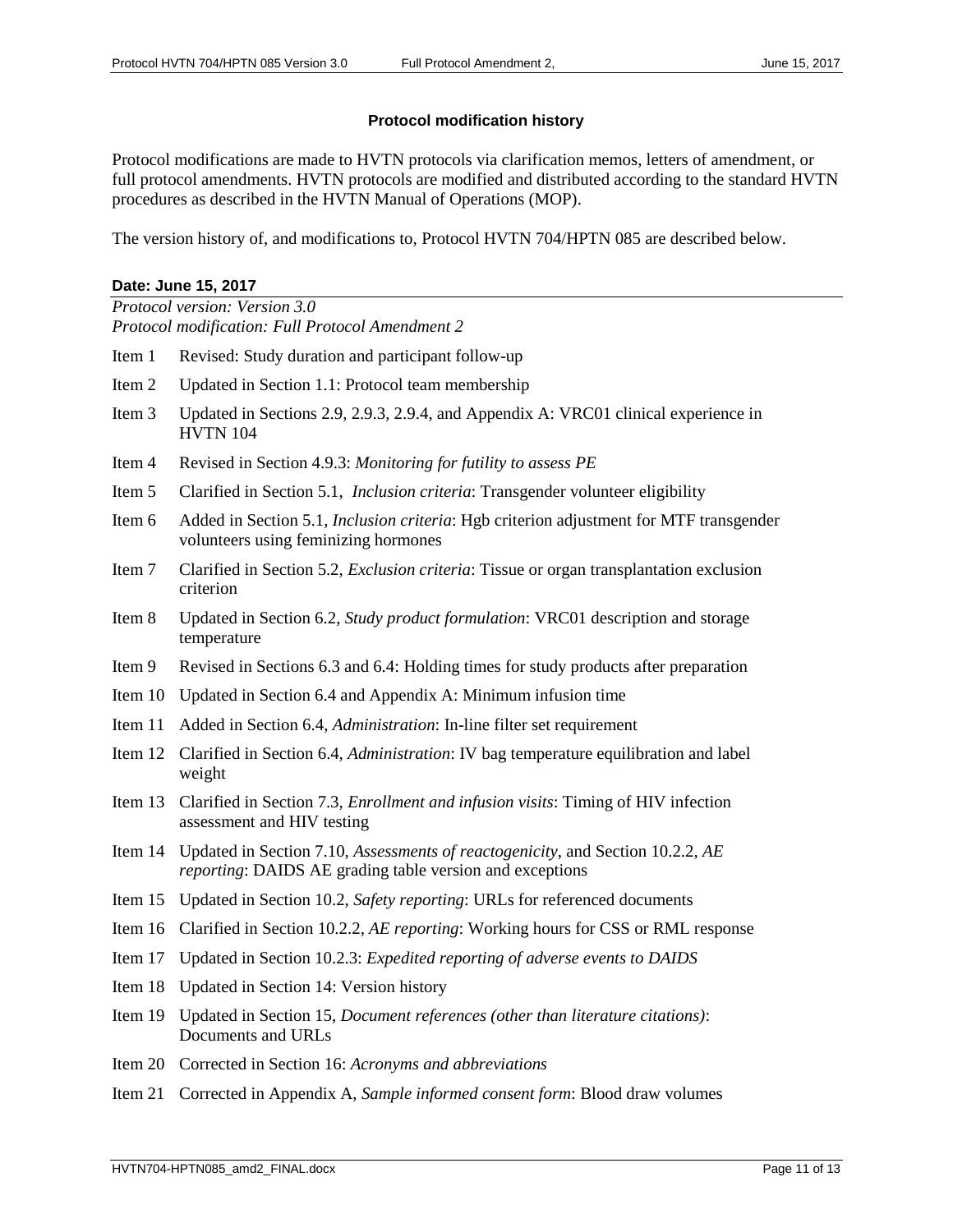- Item 22 Clarified in Appendix A, *Sample informed consent form*: Early termination
- Item 23 Added in Appendix B, *Approved birth control methods for transgender men (for sample informed consent form)*: Condom use and pregnancy testing
- Item 24 Corrected in Appendix D, *Tables of procedures (for sample informed consent form)*: Procedure timepoints
- Item 25 Updated in Appendices F through I: Assay locations, HVTN laboratory listings, and blood draw totals
- Item 26 Revised in Appendices G, H, K, and L: Table format and Schedule 3 blood draws at Visit #.X
- Item 27 Removed in Appendices G and H: Footnote regarding whole blood for HIV diagnostics
- Item 28 Clarified in Appendices J and M: Provision of HIV test results
- Item 29 Added as Appendix N: Protocol signature page
- Item 30 Revised in Letter of Amendment 1 to Version 2.0: Interim safety and feasibility assessments
- Item 31 Corrected: Minor typographical, grammatical, and formatting errors

#### **Date: December 14, 2016**

*Protocol version: Version 2.0 Protocol modification: Letter of Amendment 1*

- Item 1 Revised in Section 1, *Overview* and Section 4.9.1, *Role of the Data Safety Monitoring Board (DSMB)*: Interim safety assessments
- Item 2 Revised in Section 2.4.5, *Trial monitoring*: Feasibility assessment

#### **Date: July 19, 2016**

*Protocol version: Version 2.0 Protocol modification: Full Protocol Amendment 1*

- Item 1 Corrected in Section 1, *Overview*: Estimated total study duration
- Item 2 Added: Switzerland as study location
- Item 3 Added in Section 1 and Appendices F through I: HIV diagnostic laboratories in Peru and Brazil
- Item 4 Updated in Section 1.1: *Protocol team* membership
- Item 5 Revised: PrEP monitoring
- Item 6 Removed in Section 2.9.3, *HVTN 104*: Incorrect systemic reactogenicity rate
- Item 7 Clarified in Sections 4.9.1 and 10.4.3: Data reporting to DSMB
- Item 8 Clarified in Section 4.9.1.1, *Sequential monitoring for potential harm, non-efficacy, and high efficacy*: Caption to Figure 4-6
- Item 9 Added in Section 5.1, *Inclusion criteria*: Reference to SSP for clarification of transgender eligibility
- Item 10 Clarified in Section 5.2, *Exclusion criteria*: PSRT may permit exceptions to Exclusion criterion #4